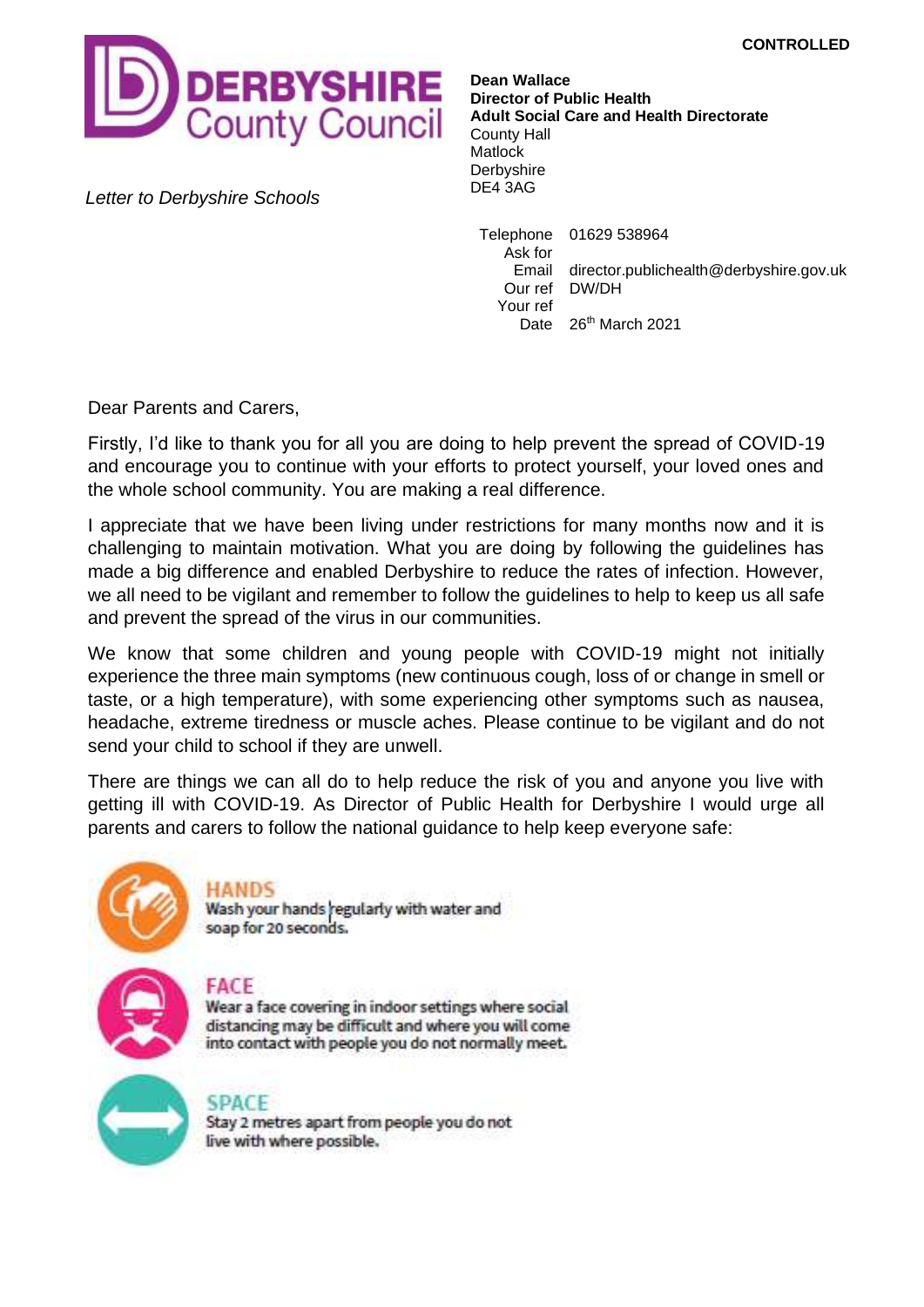I'd also ask you to consider wearing a face covering when dropping off and collecting your children as an additional measure to help reduce the risk of COVID-19 spreading. This doesn't replace social distancing, but is an extra recommendation to reduce the potential risk of transmission.

### What to do if your child is identified as a contact

If your child is identified as a contact of someone in school who has tested positive for COVID-19, they must stay at home and self-isolate until 10 days after contact. School will advise you on the end date for this self-isolation period. Other members of your household can continue normal activities provided that your child, and others in your household, do not develop COVID-19 symptoms.

## What to do if you or your child develops COVID-19 symptoms

If your child develops one or more of the main symptoms of COVID-19 (new continuous cough, high temperature, or a change or loss of sense of taste or smell), they must not come to school and should stay at home and self-isolate until 10 days from the day after their symptoms started.

Anyone with symptoms should arrange a PCR test via [https://www.gov.uk/get-coronavirus](https://www.gov.uk/get-coronavirus-test)[test](https://www.gov.uk/get-coronavirus-test) or by calling 119. **All other household members must stay at home and not leave the house for 10 days.** This means staying at home and not going to work, school or college, or any public areas. This includes anyone in your support bubble or childcare bubble. Please inform the school at the earliest opportunity if your child has symptoms or has tested positive.

If you have possible or confirmed COVID-19 you will need to self-isolate. If you test positive for COVID-19 or are alerted by NHS Test and Trace that you are a contact of a confirmed COVID-19 case you are legally required to self-isolate. Fines are in place for those breaking the rules starting at £1,000 and increasing up to £10,000 for repeat offenders.

Advice and support is available if you are in self-isolation due to coronavirus. If NHS Test and Trace have alerted you to self-isolate, you could be eligible for a support payment of £500. Practical help is also available to help to self-isolate if you don't have family or friends to support you. Further details are available at the link below:

[https://www.derbyshire.gov.uk/social-health/health-and-wellbeing/health](https://www.derbyshire.gov.uk/social-health/health-and-wellbeing/health-protection/disease-control/coronavirus/emotional-health-and-wellbeing/support-in-self-isolation)[protection/disease-control/coronavirus/emotional-health-and-wellbeing/support-in-self](https://www.derbyshire.gov.uk/social-health/health-and-wellbeing/health-protection/disease-control/coronavirus/emotional-health-and-wellbeing/support-in-self-isolation)[isolation](https://www.derbyshire.gov.uk/social-health/health-and-wellbeing/health-protection/disease-control/coronavirus/emotional-health-and-wellbeing/support-in-self-isolation)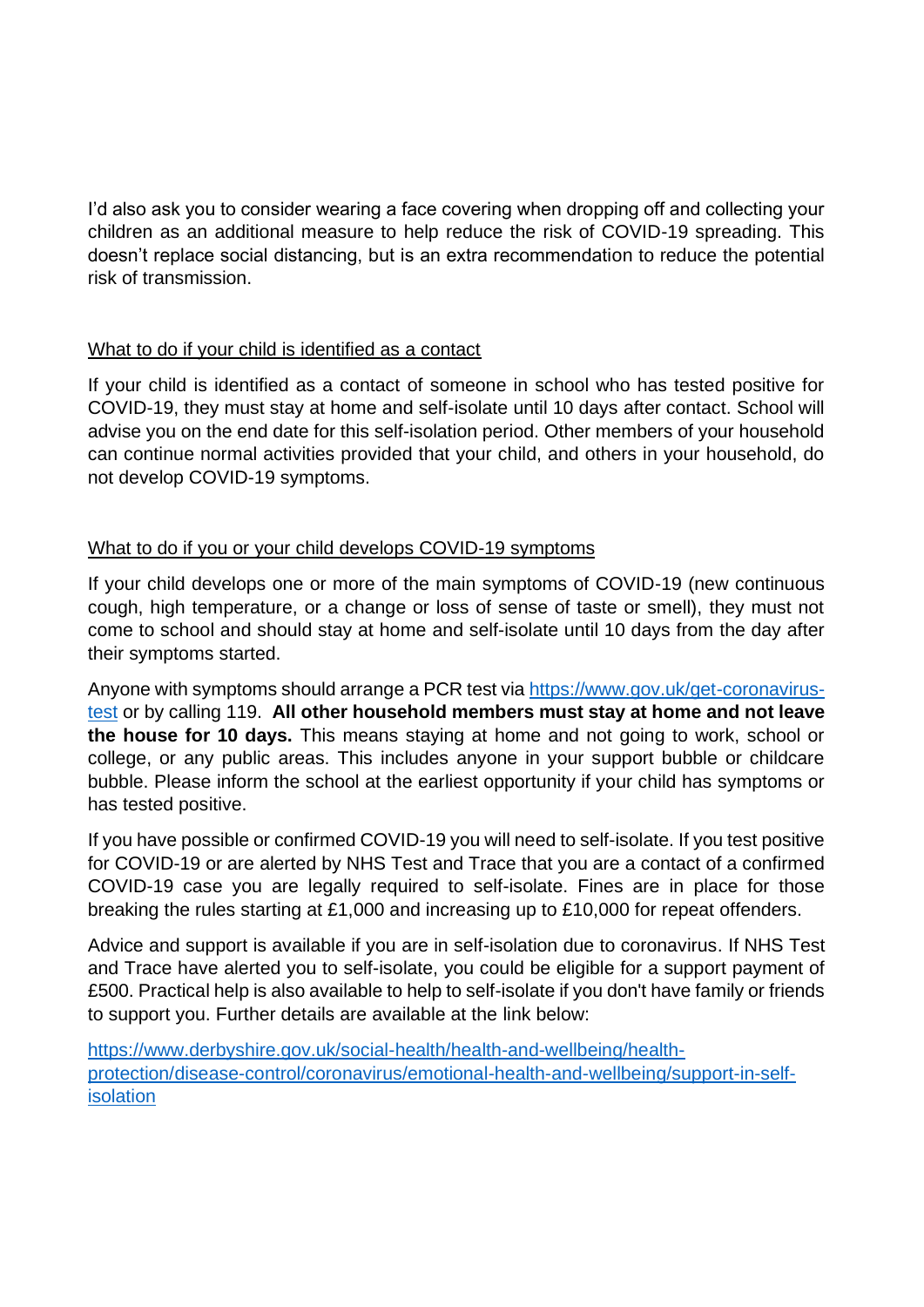### Accessing testing if you do not have COVID-19 symptoms

One in three of those with COVID-19 do not have any symptoms, meaning that they could be passing on the virus to anyone they meet. People without COVID-19 symptoms can get a rapid (lateral flow) test as part of a testing scheme.

Secondary school students have been asked to take three rapid (lateral flow) tests at their place of study under the supervision of a trained operator and a fourth test themselves using a home test kit. Students will then continue taking twice-weekly tests using a home test kit provided by their school or college. They should report all results to NHS Test and Trace as soon as the test is completed, either online or by telephone, as set out in the home test kit instructions.

Households and childcare or support bubbles of school children can now also access rapid (lateral flow) testing (by post or collection from testing sites). Children of primary school age or younger will not be asked to test via this route at this time. Further details at the link below:

[Households and bubbles of pupils, students and staff of schools, nurseries and colleges:](https://www.gov.uk/guidance/rapid-lateral-flow-testing-for-households-and-bubbles-of-school-pupils-and-staff)  [get rapid lateral flow tests -](https://www.gov.uk/guidance/rapid-lateral-flow-testing-for-households-and-bubbles-of-school-pupils-and-staff) GOV.UK (www.gov.uk)

Community testing sites are also available across Derbyshire. You don't need to book, just turn up at a time convenient to you. Testing is available to those aged 11 or over. Please make sure that anyone aged under 16 is accompanied by a parent or guardian. Further details at the link below:

[https://www.derbyshire.gov.uk/social-health/health-and-wellbeing/health](https://www.derbyshire.gov.uk/social-health/health-and-wellbeing/health-protection/disease-control/coronavirus/community-testing/community-testing-for-covid-19.aspx)[protection/disease-control/coronavirus/community-testing/community-testing-for-covid-](https://www.derbyshire.gov.uk/social-health/health-and-wellbeing/health-protection/disease-control/coronavirus/community-testing/community-testing-for-covid-19.aspx)[19.aspx](https://www.derbyshire.gov.uk/social-health/health-and-wellbeing/health-protection/disease-control/coronavirus/community-testing/community-testing-for-covid-19.aspx)

#### Secondary students – when to wear a face covering

Current guidance recommends that face coverings should be worn by staff and students in years 7 and above when moving around school. This includes outside of classrooms, such as in corridors and communal areas where social distancing cannot easily be maintained. Face coverings do not need to be worn by students when outdoors on the premises.

**The guidance now also recommends that for students in years 7 and above, face coverings should be worn in classrooms unless social distancing can be maintained**. This does not apply in situations where wearing a face covering would impact on the ability to take part in exercise or strenuous activity, for example in PE lessons.